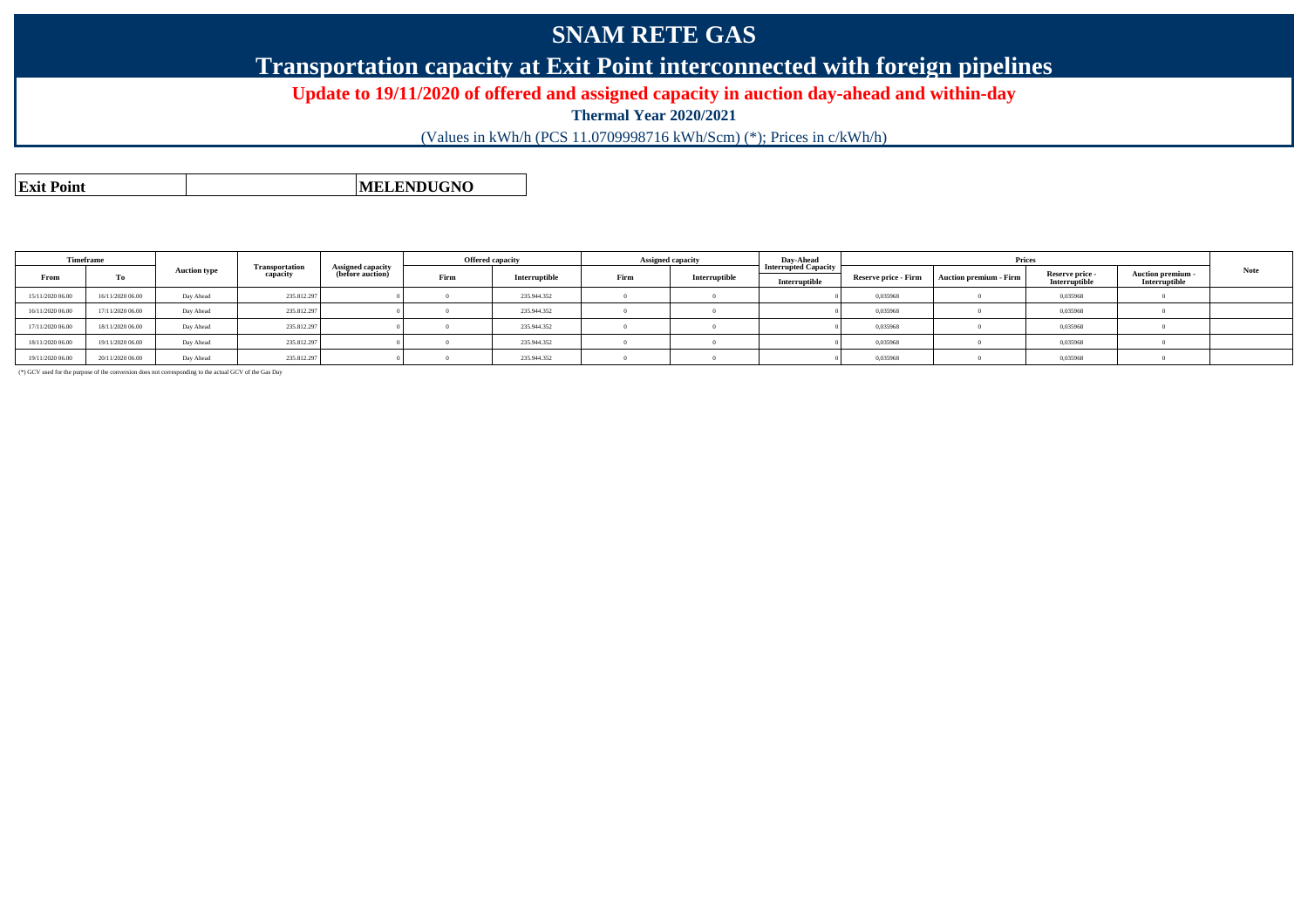# **SNAM RETE GAS**

**Transportation capacity at Exit Point interconnected with foreign pipelines**

**Update to 19/11/2020 of offered and assigned capacity in auction day-ahead and within-day**

**Thermal Year 2020/2021**

(Values in Scm/day (15° C; 1,01325 bar); Prices in c/Scm)

**Exit PointMELENDUGNO**

**TimeframeFromm** | To **Auction type Transportation capacity Assigned capacity (before auction) Offered capacityFirm Interruptible Assigned capacityFirm Interruptible Day-Ahead Interrupted CapacityInterruptiblePricesReserve price - Firm Auction premium - Firm Reserve price - Interruptible Auction premium - Interruptible Note** 15/11/2020 06.000 | 16/11/2020 06.00 | Day Ahead | 21.310.000 | 0 | 0 | 21.311.928 | 0 | 0 | 0.998199 | 0 | 0,398199 | 0 0,398199 16/11/2020 06.000 | 17/11/2020 | Day Ahead | 21.300.000 | 0 | 0 | 21.311.928 | 0 | 0 | 0.398199 | 0 | 0,398199 | 0 17/11/2020 06.000 | 18/11/2020 06.00 | Day Ahead | 21.300.000 | 0 | 0 | 21.311.928 | 0 | 0 | 0 | 0,398199 | 0 | 0,398199 | 0 18/11/2020 06.000 | 19/11/2020 06.00 | Day Ahead | 21.310.000 | 0 | 0 | 21.311.928 | 0 | 0 | 0.398199 | 0 | 0,398199 | 0 0,398199 19/11/2020 06.000 | 20/11/2020 06.00 | Day Ahead | 21.310.000 | 0 | 0 | 21.311.928 | 0 | 0 | 0,398199 | 0 | 0,398199 | 0 0,398199 |